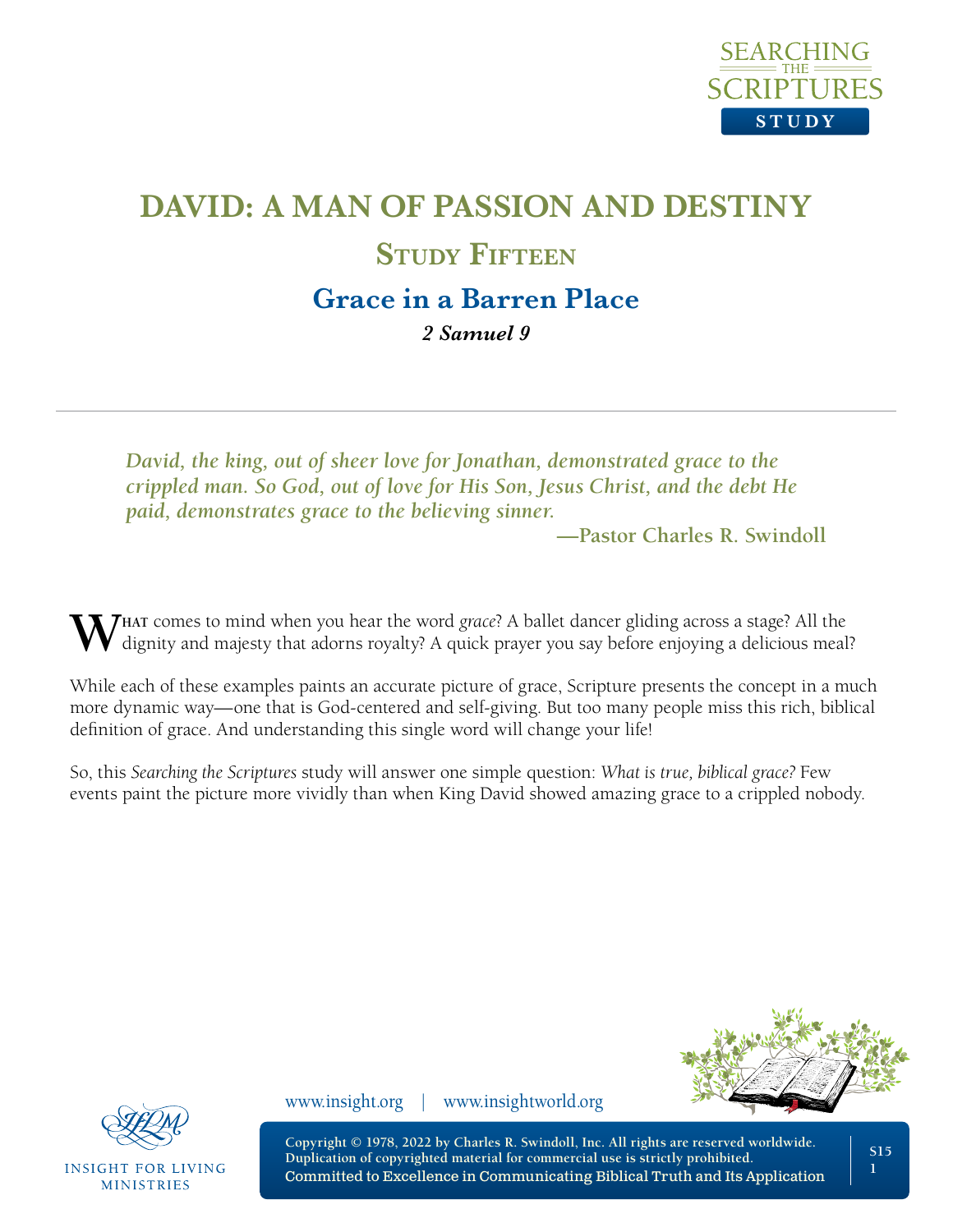

# **Grace in a Barren Place**

*2 Samuel 9*



### **PREPARE YOUR HEART**

God's grace saturates every page of Scripture. It's grace everywhere you turn! Read *[Psalm 36:5–9](https://www.biblegateway.com/passage/?search=Psalm+36&version=NLT;NASB1995)*, and pray to God, thanking Him for His grace.

*Your unfailing love, O LORD, is as vast as the heavens; your faithfulness reaches beyond the clouds. Your righteousness is like the mighty mountains, your justice like the ocean depths. You care for people and animals alike, O LORD. How precious is your unfailing love, O God! All humanity finds shelter in the shadow of your wings. You feed them from the abundance of your own house, letting them drink from your river of delights. For you are the fountain of life, the light by which we see.* 



### **TURN TO THE SCRIPTURES**

David's journey from pasture to palace brought him down many difficult roads. Yet David always had close friends nearby to guide him along the right path—the path toward God. One such friend was Jonathan, King Saul's son. Even when Saul turned against David, Jonathan remained loyal to his friend because of his trust in God's plan.

Read *[1 Samuel 20:14–17](https://www.biblegateway.com/passage/?search=1+Samuel+20%3A14%E2%80%9317&version=NLT;NASB1995)*. In light of David and Jonathan's closeness, what request did Jonathan make to his dear friend should he become king? How did David respond?



**INSIGHT FOR LIVING MINISTRIES** 

www.insight.org | www.insightworld.org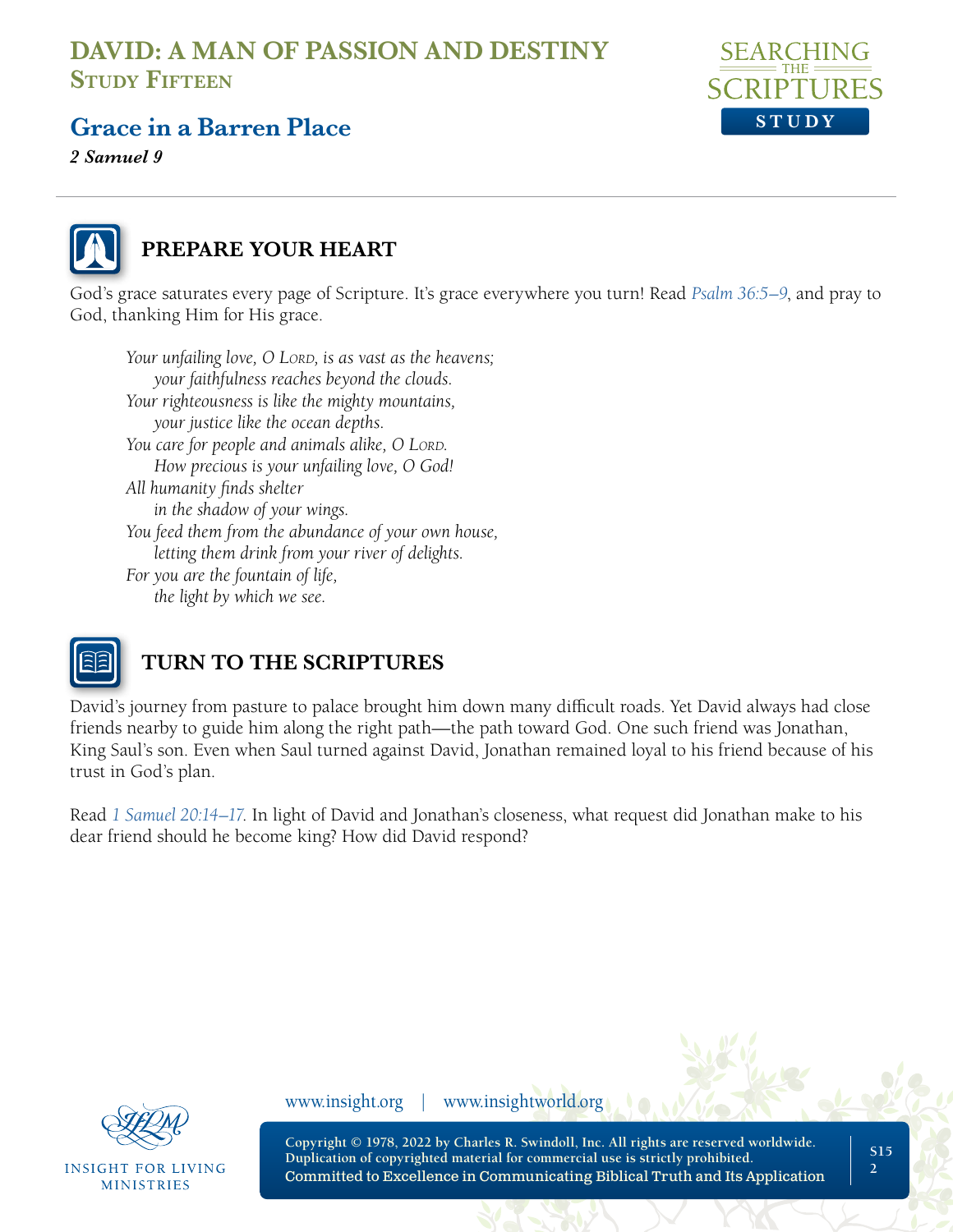

### **Grace in a Barren Place**

*2 Samuel 9*

When one ancient dynasty overtook another, the new king customarily sought out and executed all the remaining family members of the previous king. If the old king had no surviving family members, then no one could question the legitimacy of the new king's right to the throne.

When David encountered one of Saul's descendants in 2 Samuel 9, would he follow this custom to protect himself? Or would he honor his word to Jonathan and Saul and extend grace?

### **Observation: The King and the Crippled Man**

Scripture contains a wide variety of literary genres: narrative, poetry, prophecy, letters, and more! Each genre communicates God's truth in a unique way. Letters, for example, often directly *tell* the readers an essential truth and then move on to show how to apply that truth. In narrative, such as 2 Samuel 9, authors prefer to *show* God's truth in action.

But before a student of the Bible can determine and apply this truth, he or she must first determine what the passage says.<sup>1</sup> Read [2 Samuel 9](https://www.biblegateway.com/passage/?search=2+Samuel+9&version=NLT;NASB1995), and briefly summarize the flow of events.

According to *9:1* [and](https://www.biblegateway.com/passage/?search=2+Samuel+9%3A1%2C+3&version=NLT;NASB1995) *9:3*, why was David looking for a descendent of Saul? What did David intend to do when he found this descendent?



**INSIGHT FOR LIVING MINISTRIES** 

www.insight.org | www.insightworld.org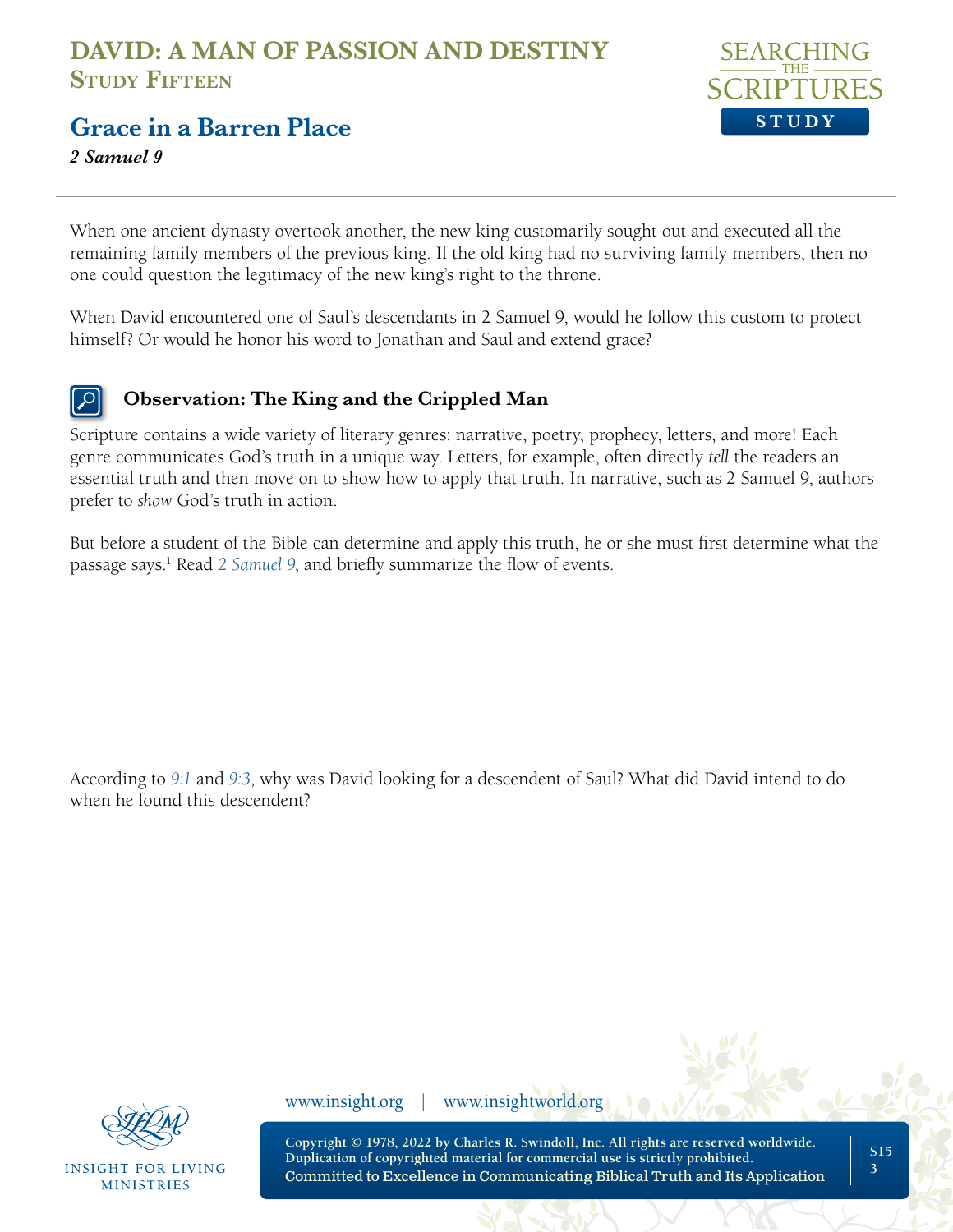

### **Grace in a Barren Place**

*2 Samuel 9*

*I think it's worth noting that David asks, "Is there anyone?" He doesn't ask, "Is there anyone qualified?" Or "Is there anyone worthy?" He asks, "Regardless of who they are, is there anybody still living who ought to be the recipient of my grace?" Unqualified acceptance, unconditional love.* **—Pastor Chuck Swindoll**

According to Saul's old servant Ziba in *[2 Samuel 9:3](https://www.biblegateway.com/passage/?search=2+Samuel+9%3A3&version=NLT;NASB1995)*, which descendent of Saul still lived? How did Ziba describe him? Cross reference *[4:4](https://www.biblegateway.com/passage/?search=2+Samuel+4%3A4&version=NLT;NASB1995)* to see what had happened to him.

Ziba explains in *[9:4](https://www.biblegateway.com/passage/?search=2+Samuel+9%3A4&version=NLT;NASB1995)* that Mephibosheth was from Lo-debar. This locale sat nestled in the far northeastern reaches of Israel. Mephibosheth likely moved to this remote region when he discovered that his father and grandfather had died. It would only be a matter of time before David came for him, and from his perspective, it seemed like that time had finally come.

When Mephibosheth came face-to-face with the king who replaced his grandfather in *[9:6](https://www.biblegateway.com/passage/?search=2+Samuel+9%3A6&version=NLT;NASB1995)*, how did he react? (See also the beginning of *[9:7](https://www.biblegateway.com/passage/?search=2+Samuel+9%3A7&version=NLT;NASB1995)*.)



**INSIGHT FOR LIVING MINISTRIES** 

www.insight.org | www.insightworld.org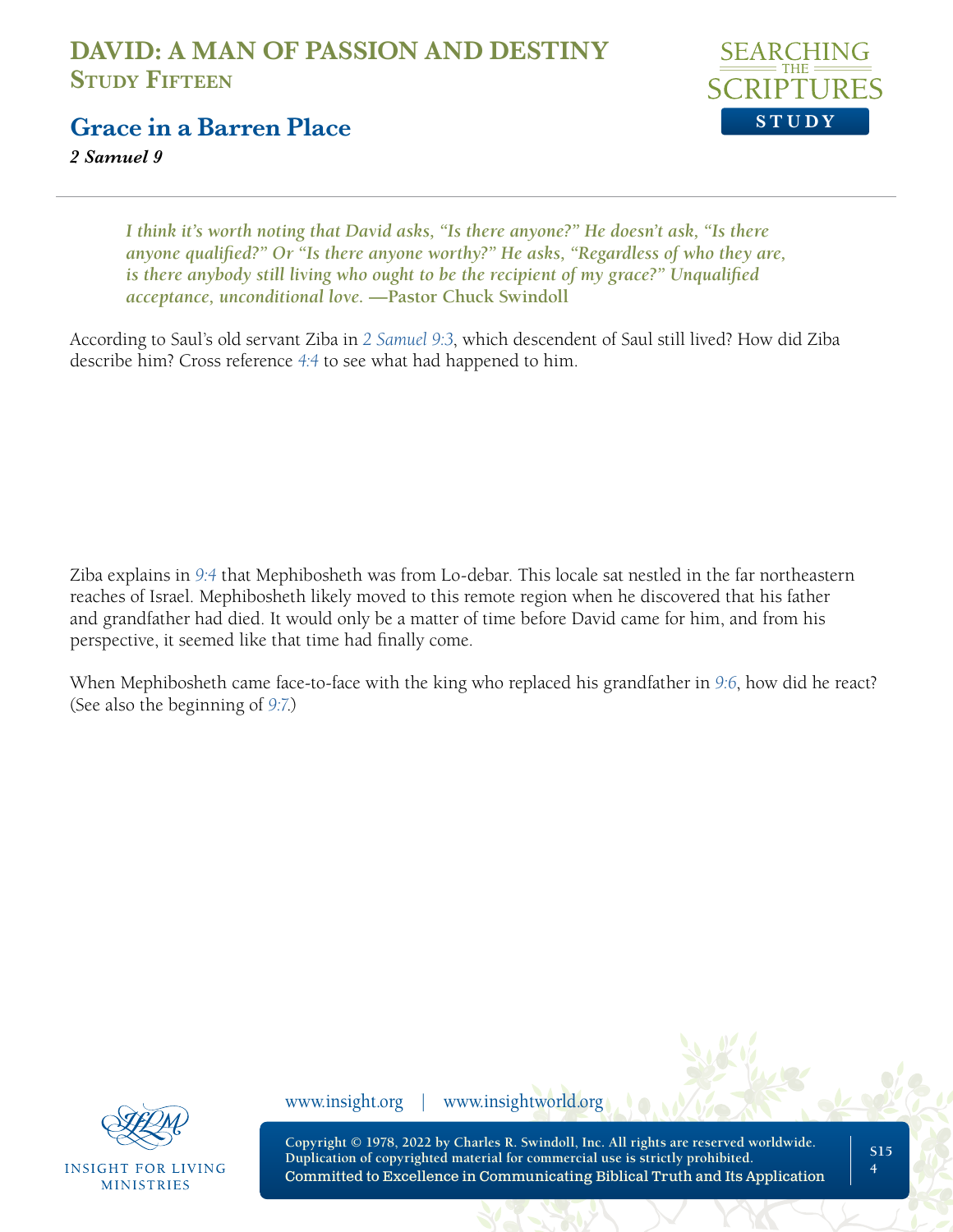

**Grace in a Barren Place**

*2 Samuel 9*

What did David offer Mephibosheth in *[2 Samuel 9:7–11](https://www.biblegateway.com/passage/?search=2+Samuel+9%3A7%E2%80%9311&version=NLT;NASB1995)*?

Although Mephibosheth expected a sword to strike his neck, David's words of grace struck his heart. The once-ostracized crippled man had joined the table of the king!

### **Interpretation: Grace on Display**

Scattered throughout the original Hebrew of this passage are interpretive breadcrumbs that modern translations have some difficulty communicating. However, with the help of *[Bible study tools](https://netbible.org/bible/2+Samuel+9)*, anyone can follow the trail to a sound understanding of this passage's rich meaning.

The original audience of this passage would have paused when they read or heard the name Mephibosheth because it means "destroyer of shame." The author's first mention of Mephibosheth in *[2 Samuel 9:6](https://www.biblegateway.com/passage/?search=2+Samuel+9%3A6&version=NLT;NASB1995)* foreshadows what takes place next. What was shameful about Mephibosheth's position in life?

Another key Hebrew term used throughout this account is *hesed*, often translated as "kindness" in *[9:1, 3,](https://www.biblegateway.com/passage/?search=2+Samuel+9%3A1%2C+3%2C+7&version=NLT;NASB1995)* and *7*. This is the same word Jonathan used in *[1 Samuel 20:14–15](https://www.biblegateway.com/passage/?search=1+Samuel+20%3A14%E2%80%9315&version=NLT;NASB1995)* when he asked David to preserve his bloodline. The Old Testament authors used this term to describe God's grace, faithfulness, commitment to His promises, and loyal love for His people.



INSIGHT FOR LIVING **MINISTRIES** 

www.insight.org | www.insightworld.org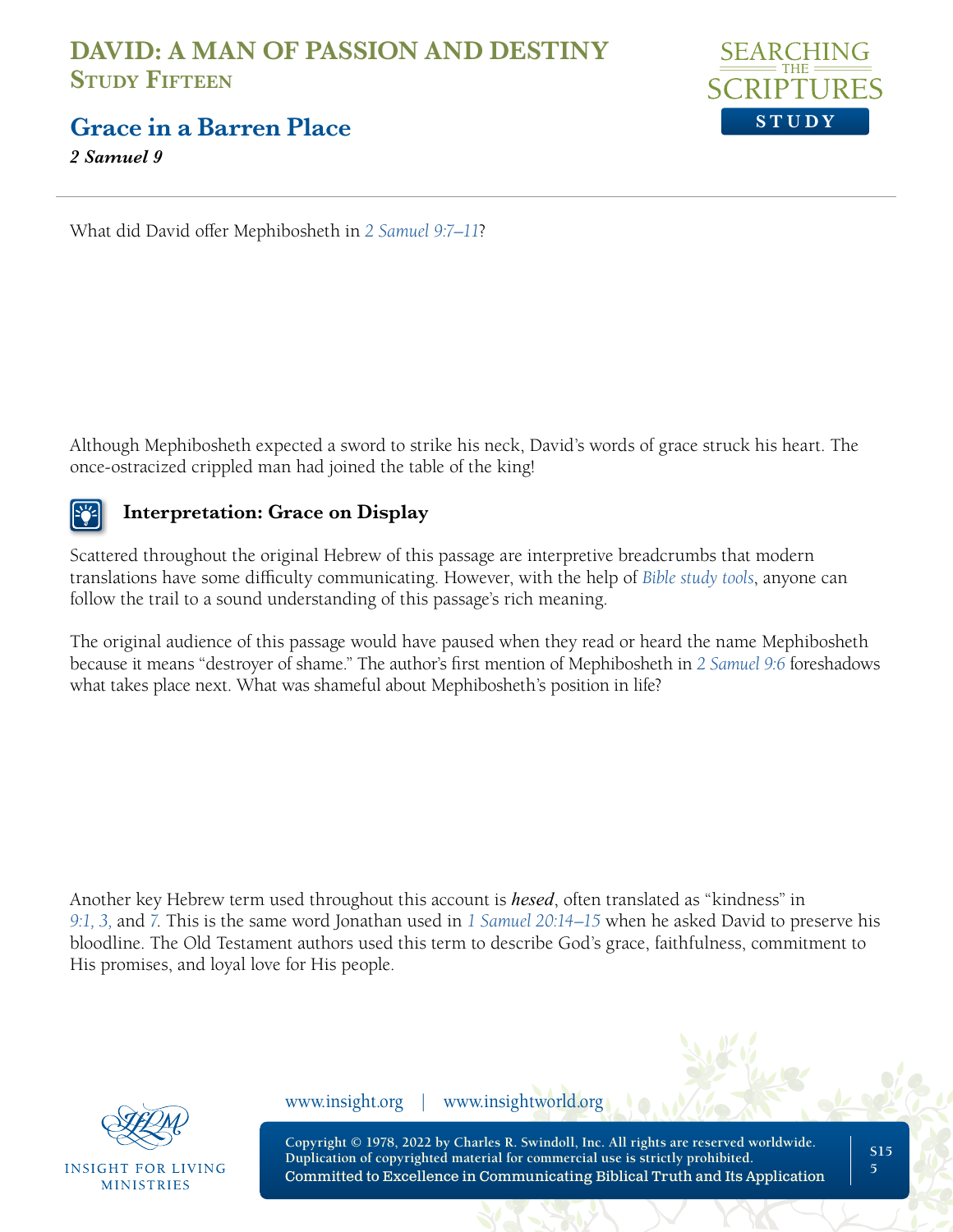

**Grace in a Barren Place**

*2 Samuel 9*

In light of his previous interactions with Saul and Jonathan, what specifically did David do to reflect God's *hesed* to Mephibosheth in this account? How did these actions destroy Mephibosheth's shame?

How did Mephibosheth's disposition change after experiencing David's grace (*[2 Samuel 9:6–8](https://www.biblegateway.com/passage/?search=2+Samuel+9%3A6%E2%80%938&version=NLT;NASB1995)*)? What can followers of Jesus today learn from his example?

*Grace isn't picky. Grace doesn't look for things that have been done that deserve love. Grace operates apart from the response or the ability of the individual. Grace is one-sided. It is God's giving Himself in full acceptance to someone who does not deserve it and can never earn it and will never be able to repay. And this is the beautiful story of David.*  **—Pastor Chuck Swindoll**



**INSIGHT FOR LIVING MINISTRIES** 

www.insight.org | www.insightworld.org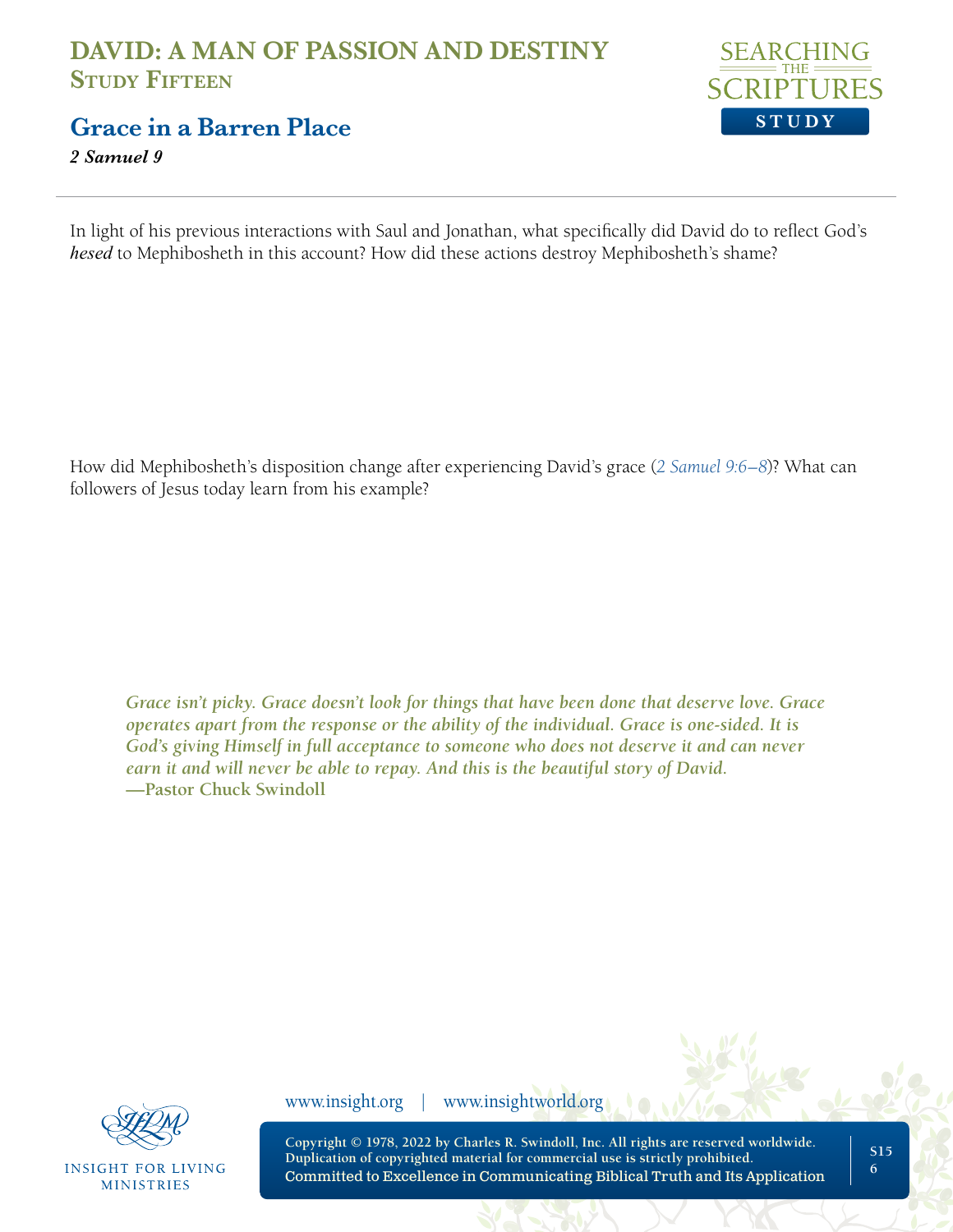

### **Grace in a Barren Place**

*2 Samuel 9*



#### **Correlation: Saved by Grace through Faith**

The apostle Paul penned one of the most magnificent treatises on God's grace in his letter to the believers in Ephesus. Read *[Ephesians 2:1–10](https://www.biblegateway.com/passage/?search=Ephesians+2%3A1%E2%80%9310&version=NLT;NASB1995)*, and as you read, write down the words or phrases that correlate with the presentation of *hesed* in 2 Samuel 9?

Summarize how God's grace transforms believers through faith in Jesus Christ. What did they look like before they trusted Jesus? What do they look like after trusting Christ?

What parallels do you find between a believer's changed state in God's eyes and Mephibosheth's changed state in David's eyes?

*Grace is positive acceptance in spite of the other person. Grace is a demonstration of love that isn't deserved and can never be repaid.* **—Pastor Chuck Swindoll**



**INSIGHT FOR LIVING MINISTRIES** 

www.insight.org | www.insightworld.org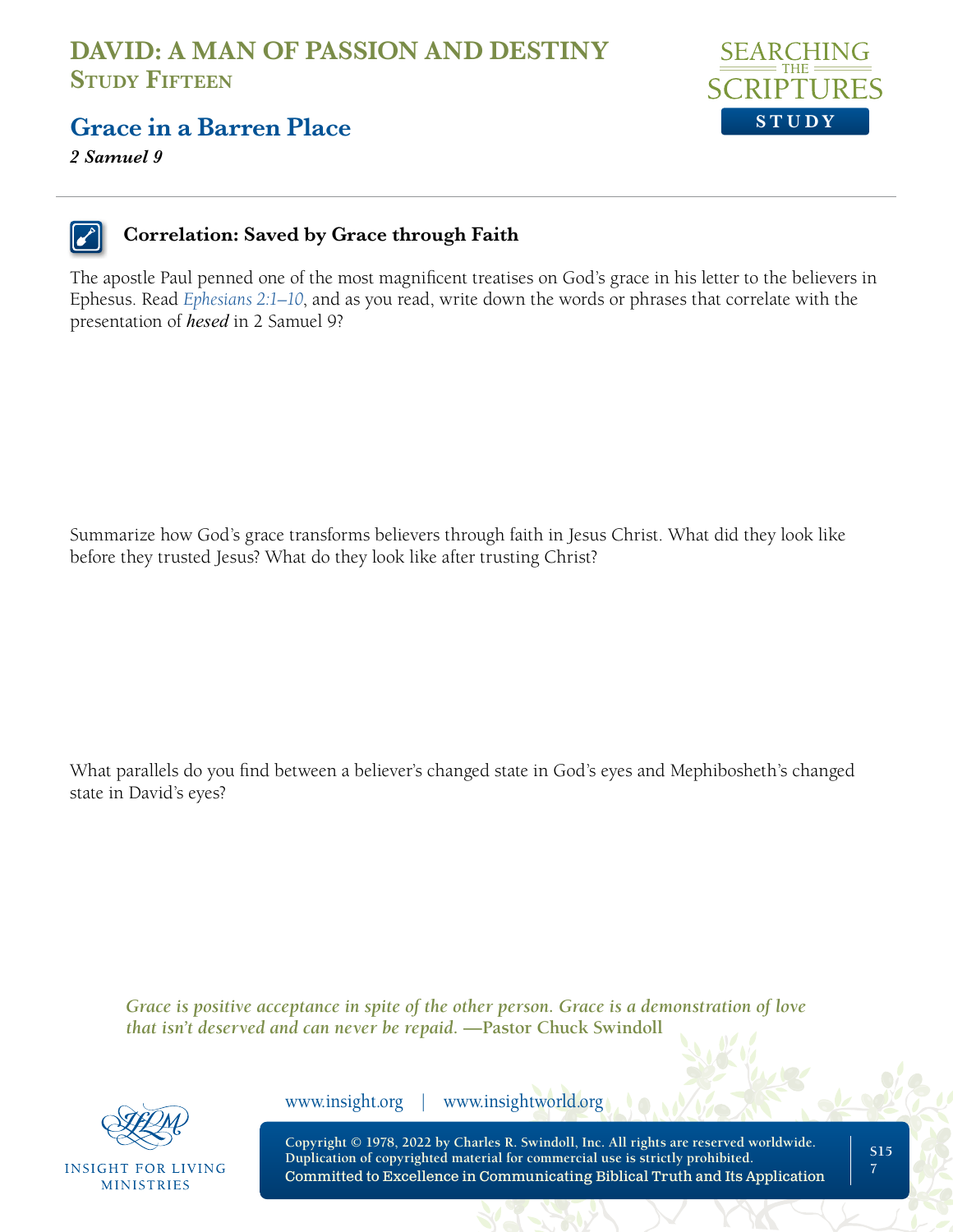# **Grace in a Barren Place**

*2 Samuel 9*





#### **Application: Comparing Two Examples of Grace**

Pastor Chuck Swindoll noticed several parallels between David's act of grace toward Mephibosheth and the grace God showed humankind when Jesus Christ died on the cross to pay the price of sin. Take a few minutes to look over the parallels recorded in the chart below.

| David and Mephibosheth                             | God and Humanity                                      |
|----------------------------------------------------|-------------------------------------------------------|
| Mephibosheth once enjoyed uninterrupted            | Adam and Eve once enjoyed uninterrupted               |
| fellowship with King Saul and Jonathan.            | fellowship with God.                                  |
| When Mephibosheth fell, he became physically       | When Adam and Eve fell into sin, humankind            |
| crippled.                                          | became spiritually crippled.                          |
| David demonstrated grace to Mephibosheth out of    | God demonstrates grace to believing sinners out of    |
| sheer love for Jonathan.                           | love for His creation.                                |
| Mephibosheth had nothing, deserved nothing, and    | Humans have nothing, deserve nothing, and can do      |
| did nothing to earn the king's favor.              | nothing to earn God's favor.                          |
| David restored Mephibosheth from a place of        | God restores believing sinners from a place of        |
| barrenness to a place of honor.                    | barrenness to a place of honor.                       |
| David adopted Mephibosheth into his family, and he | God adopts believing sinners into His family, and     |
| became the king's son.                             | they become His children.                             |
| Mephibosheth's limp was a constant reminder of the | A believer's struggle with sin is a constant reminder |
| grace David showed him.                            | of God's grace and forgiveness.                       |
| When Mephibosheth sat down at the table of the     | One day, believers will feast with God, and they will |
| king, he was treated as one of his sons.           | be treated as His children forever.                   |



**INSIGHT FOR LIVING** MINISTRIES

www.insight.org | www.insightworld.org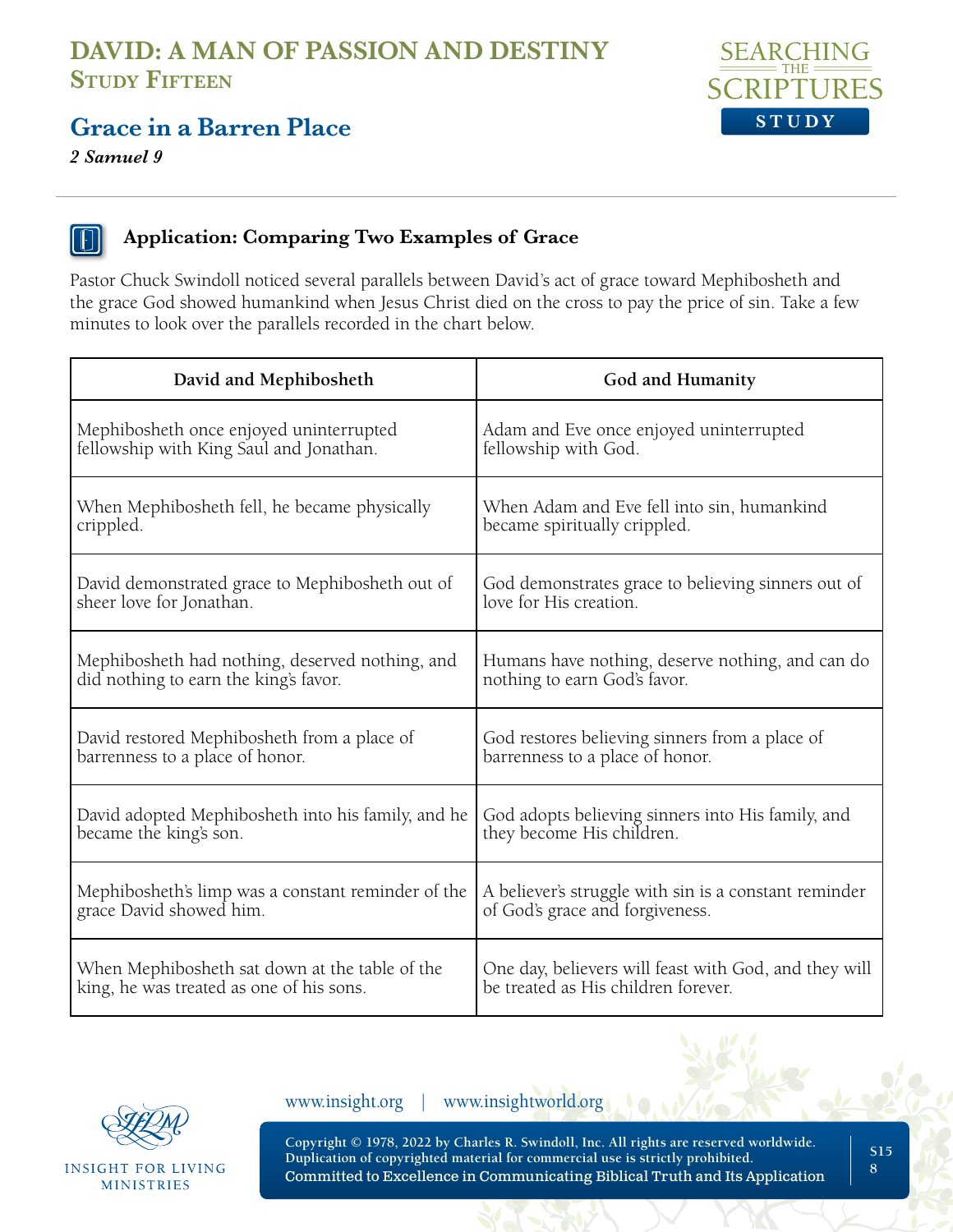

**Grace in a Barren Place**

*2 Samuel 9*

What parallels do you find in this chart between yourself and Mephibosheth? How has God shown you His *hesed* throughout your life?

What are some practical steps you can take to respond in gratitude to God for the unending grace He's shown you?

Sin has broken the soul of every person. Everyone, like Mephibosheth, runs and hides from God for fear of His punishment. Yet God is the God of grace, and He welcomes sinners into His throne room and invites them to sit at His table as His own children. All you need to do is accept the invitation.



**INSIGHT FOR LIVING MINISTRIES** 

www.insight.org | www.insightworld.org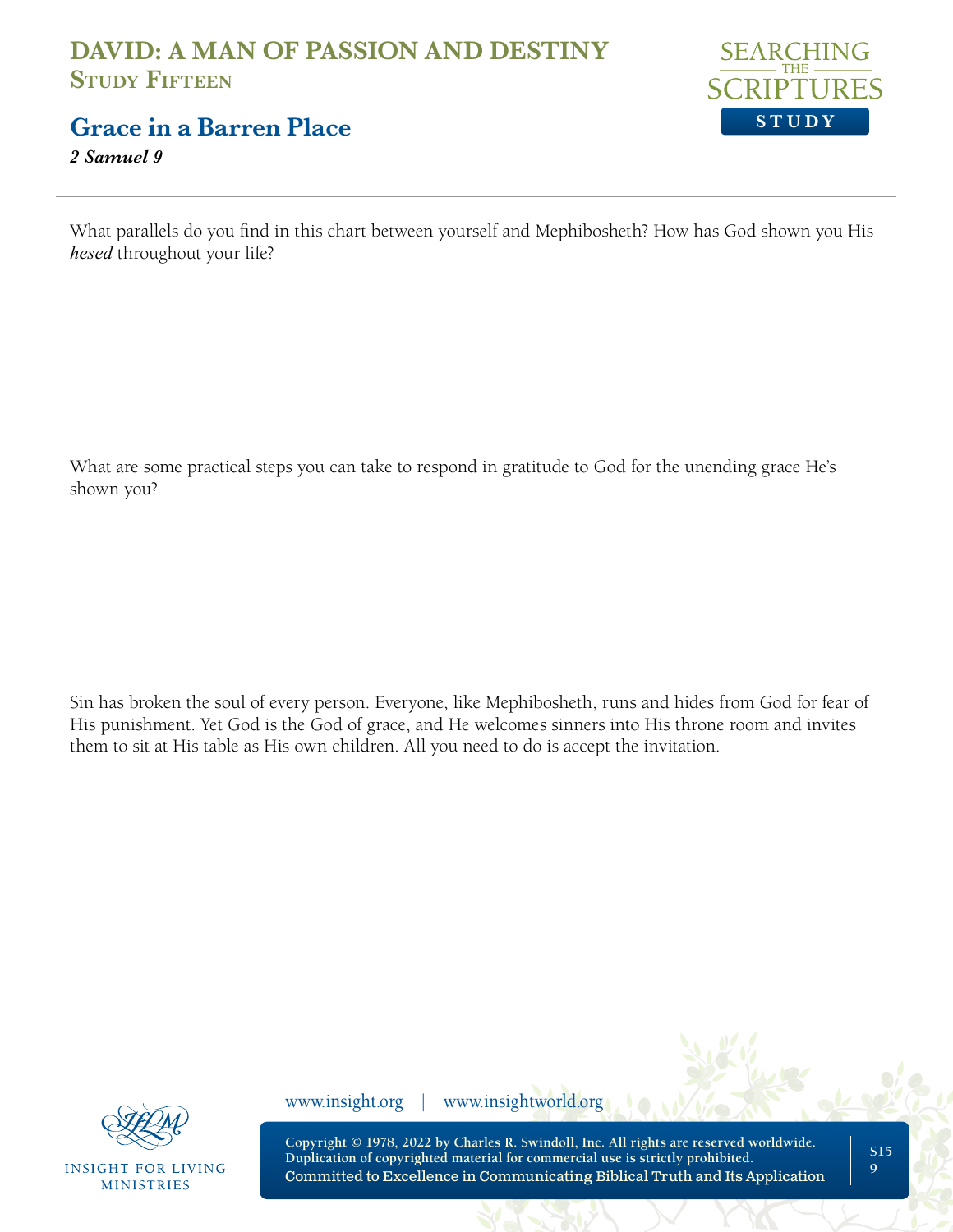

**S15 10**

### **Grace in a Barren Place**

*2 Samuel 9*



## **A FINAL PRAYER**

Wrap up your study today by reading the following poem by Julie Martin.<sup>2</sup> Put yourself in the seat of Mephibosheth and offer these words of gratitude to the King.

#### **Grace in a Barren Place**

I was that Mephibosheth Crippled by my twisted pride and hiding from You in a barren place where You could not find me where You would not give me what I deserved But somehow You found me and I don't understand why but You gave me what I *do not* deserve You not only spared my desolate life but You made it bountiful And here at Your table I will thank You my King.

#### ENDNOTES

- 1. To learn about Pastor Chuck Swindoll's *Searching the Scriptures* method of Bible study, go to the web page, "*[How to Study the Bible for Yourself](https://sts.insight.org/)*."
- 2. Julie Martin, "Grace in a Barren Place," as quoted in Insight for Living Ministries, *David: A Man of Passion and Destiny Bible Study Guide*  (Anaheim, CA: Insight for Living, 1997), 126.



**INSIGHT FOR LIVING MINISTRIES** 

| www.insight.org | www.insightworld.org                                                                                                                                                                                                                                    |  |
|-----------------|---------------------------------------------------------------------------------------------------------------------------------------------------------------------------------------------------------------------------------------------------------|--|
|                 | Copyright © 1978, 2022 by Charles R. Swindoll, Inc. All rights are reserved worldwide.<br>Duplication of copyrighted material for commercial use is strictly prohibited.<br>Committed to Excellence in Communicating Biblical Truth and Its Application |  |